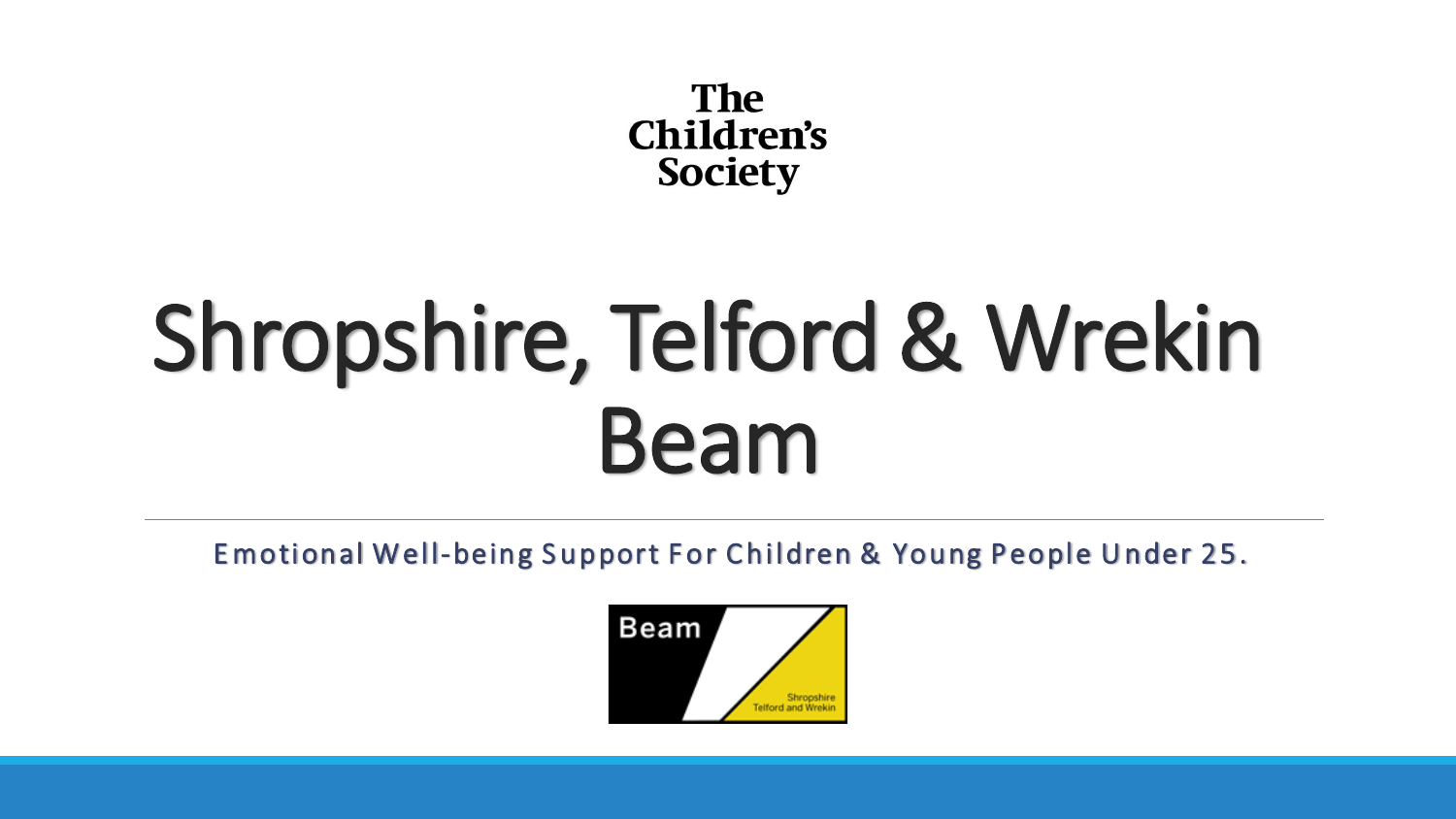#### Who can access Beam?

Any young person who is under 25 and registered with a GP in Shropshire or Telford & Wrekin can access support from Beam.



**No referrals.**

*Support for young people when they want it.*

#### **No waiting lists.**

*Support for young people when they need it.*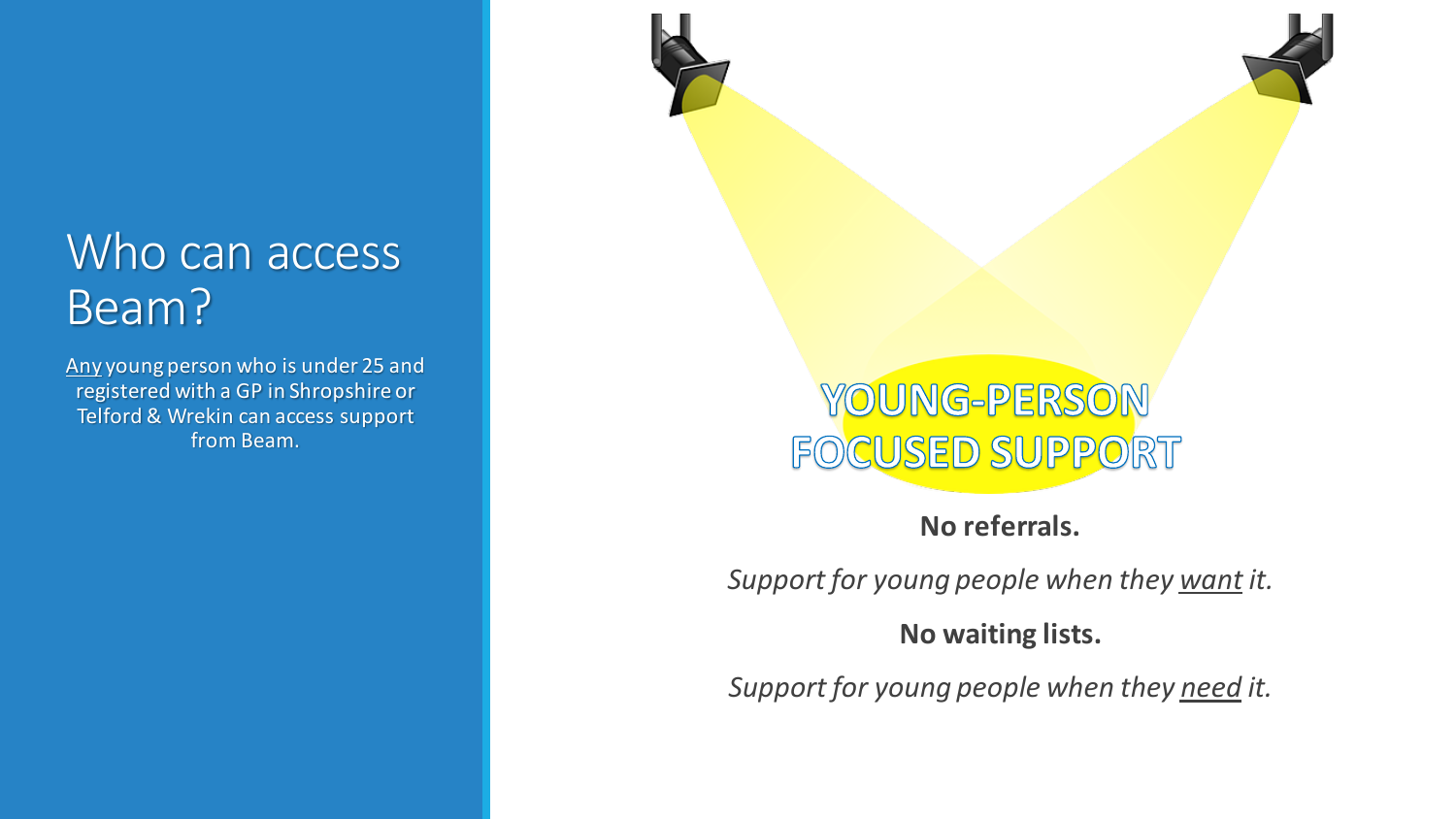Beam can help with anything relating to emotional well-being

We take the time to listen to whatever it is that is troubling young people.

We aim to boost the resilience of young people by helping them develop coping skills for when life presents challenges.

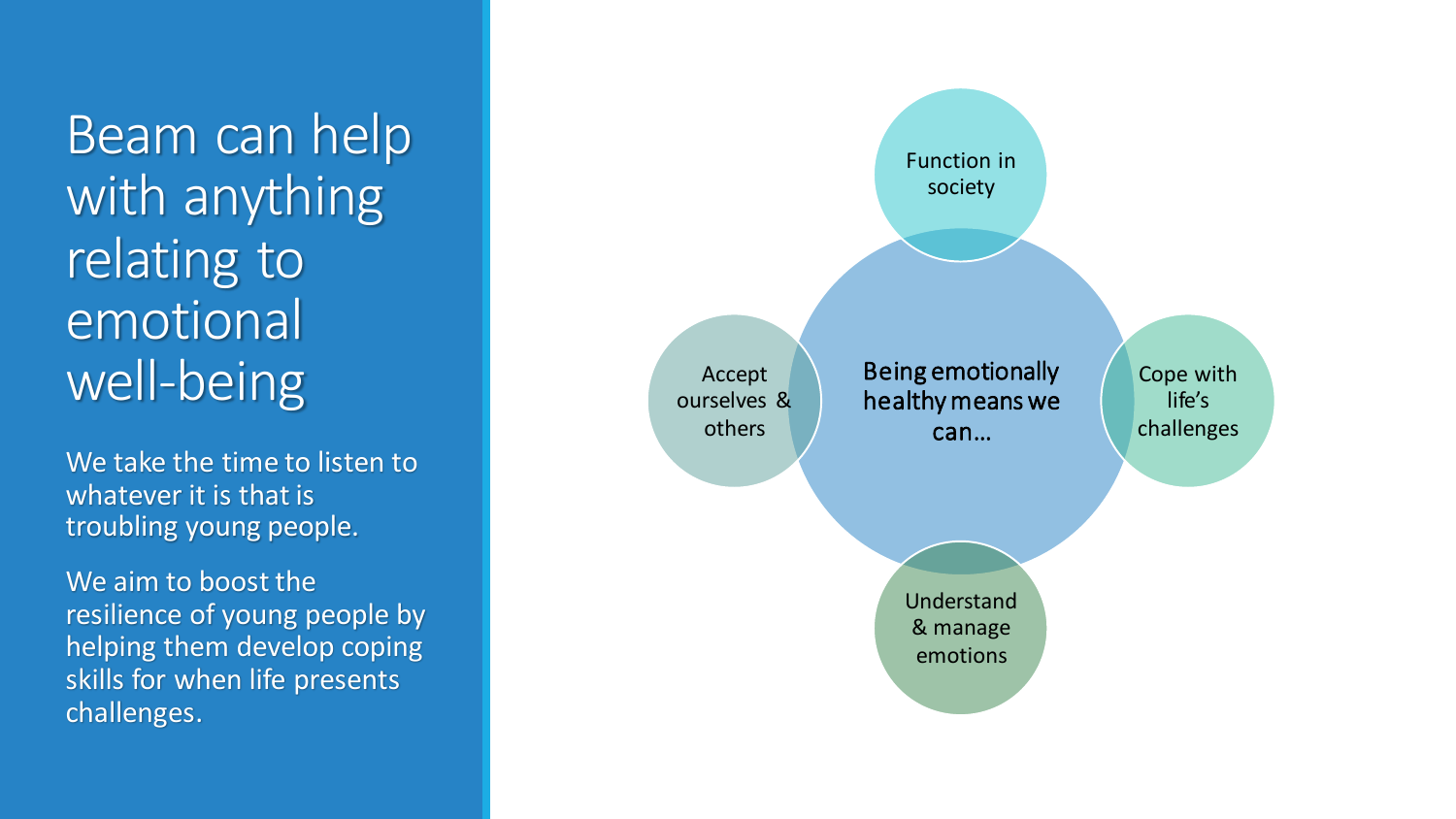What are the typical issues Beam can support with?

- Anxiety (low-level) & worry.
- Anger.
- Identity.
- Low mood.
- Panic.
- Self-esteem.
- Sexuality.
- Sleep.
- Stress.



We can recommend **strategies and techniques** that aim to make life easier – for example, how to manage a panic attack, or how to improve sleep.

We will give **practical suggestions and advice** – this might be suggesting you look at website or that you contact another service.

We can provide a **listening ear** if a young person has something to get off their chest.

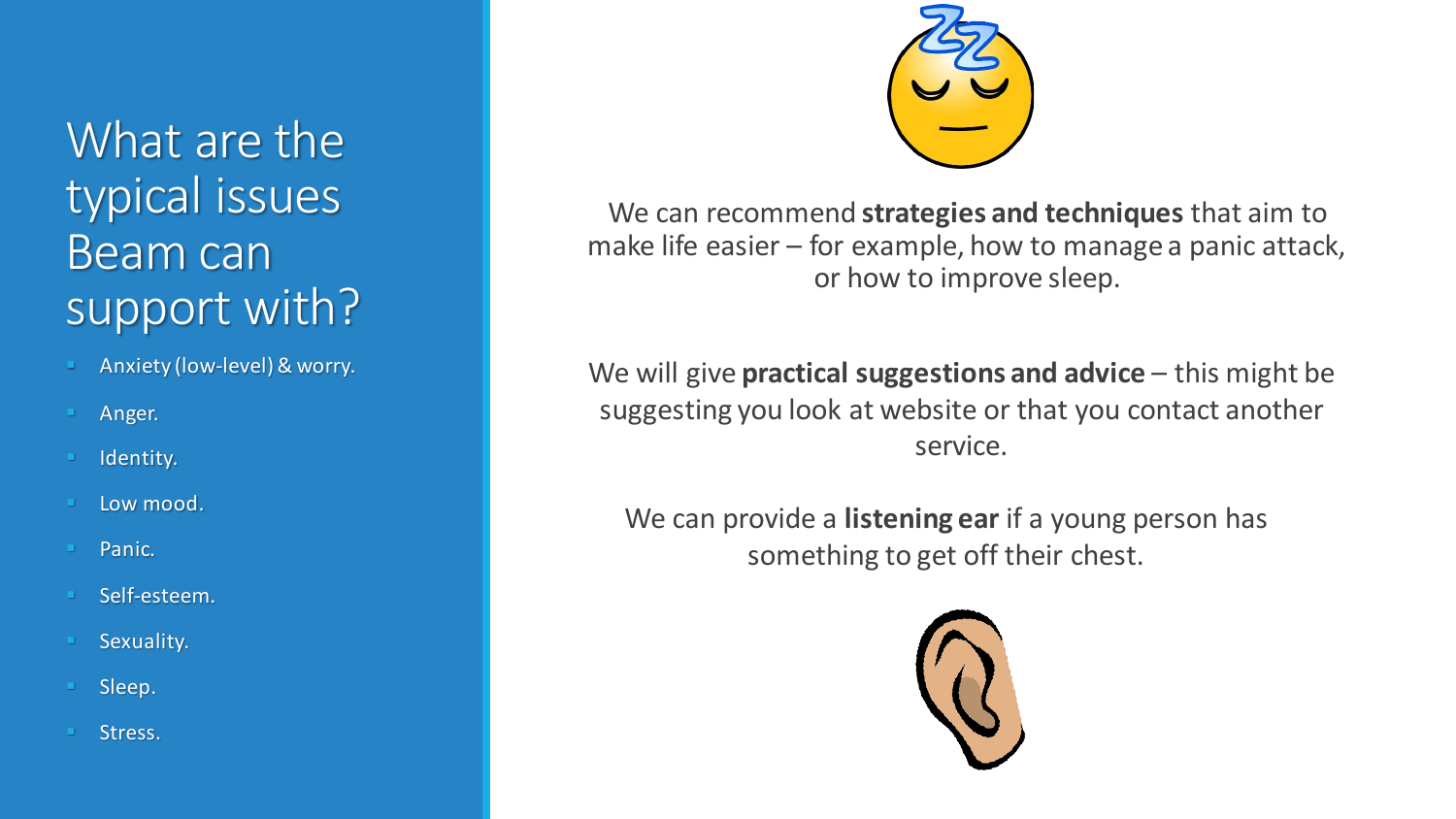#### What won't Beam do?

- Issues outside of our remit include:
- Crisis support.
- Toileting.
- Behaviour management.
- Eating disorders.
- Where a mental health diagnosis exists.

*Please note this list is not exhaustive.*



We won't assess or diagnose any conditions.



We won't automatically make any referrals into other services.



We won't necessarily have to tell anyone that a young person has spoken to Beam.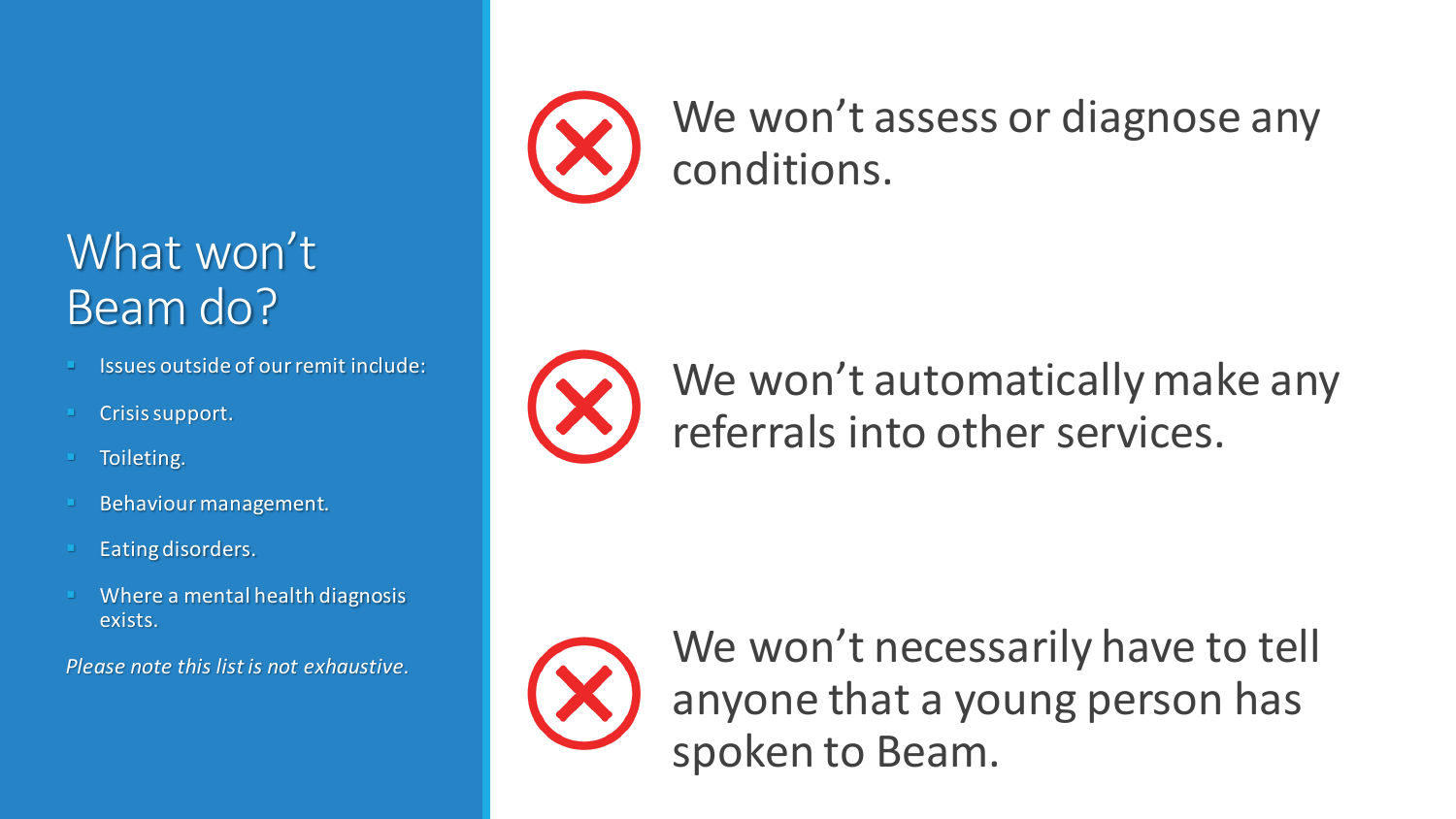Parent & Carer Support

#### **Beam is a service for and about young people**.

We recognise there are instances where it is necessary to support parents and carers, but the amount of parent/carer support we can offer is **limited**.

We may be able to signpost you to other services or useful resources.

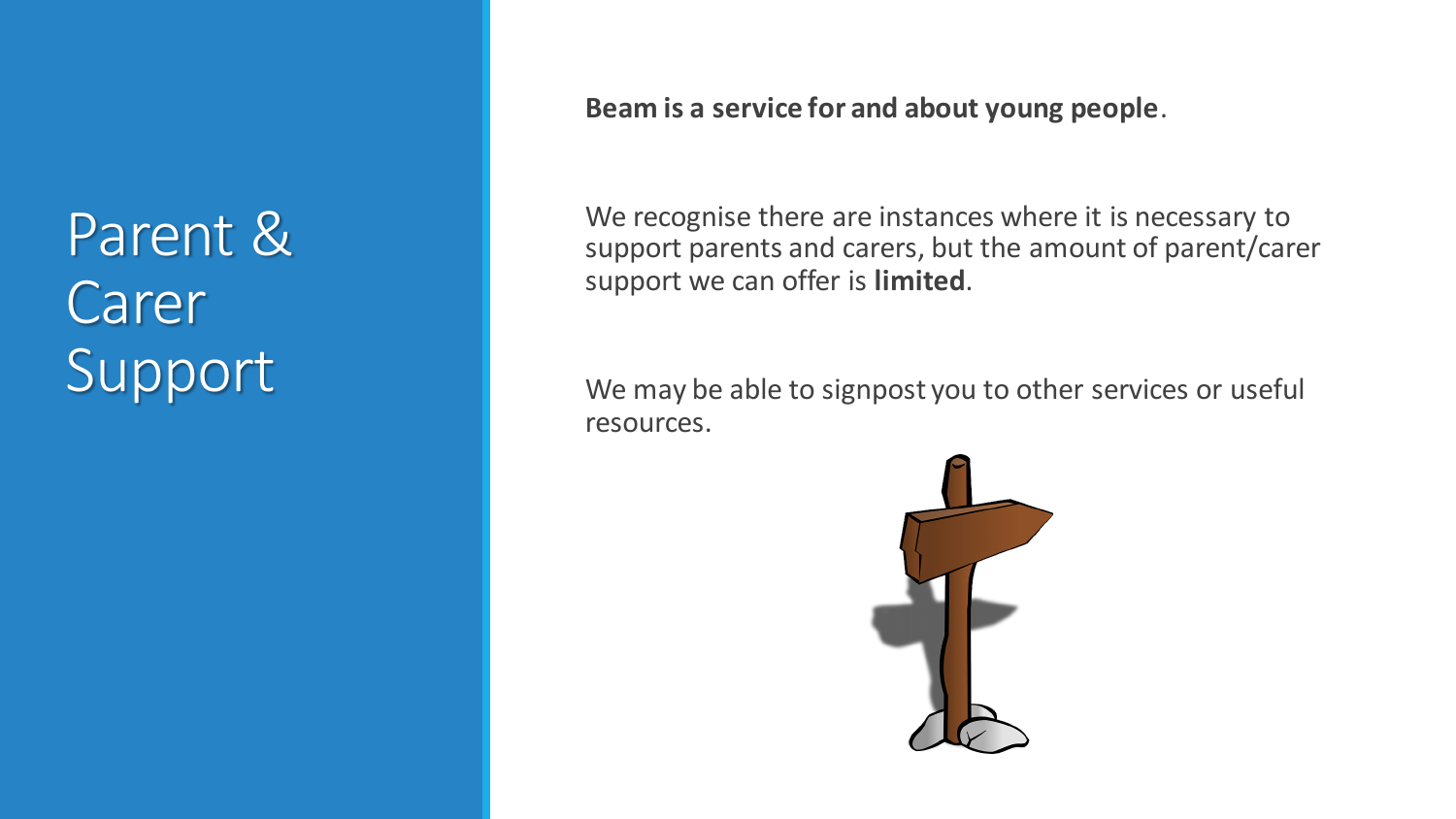### What support is being offered?

Since April 2020, we have been offering support over the phone via a callback service.

We also offer virtual sessions via MS Teams.

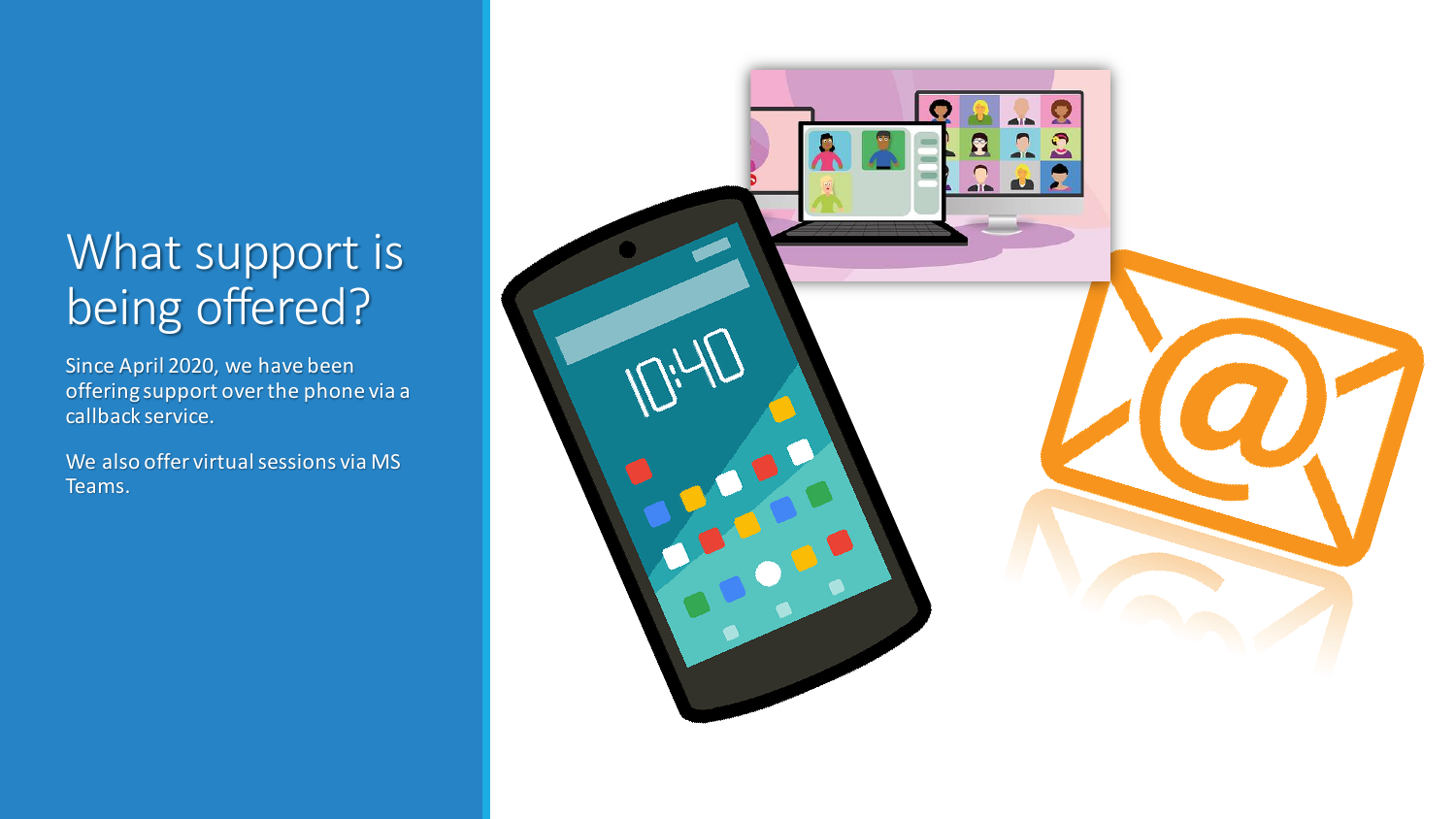How can young people access support?

All requests for support need to be done via our website.

## www.childrenssociety.org.uk// beamshropshire

Well-being drop-in services >

## **BEAM Shropshire, Telford and Wrekin**

We are an emotional health and well-being drop-in service for young people under 25 years old who taural with a OD in Chuanabius Talfar

Young people aged 14+ can request support themselves.

Young people aged 13 and under will need a parent/carer to request support on their behalf.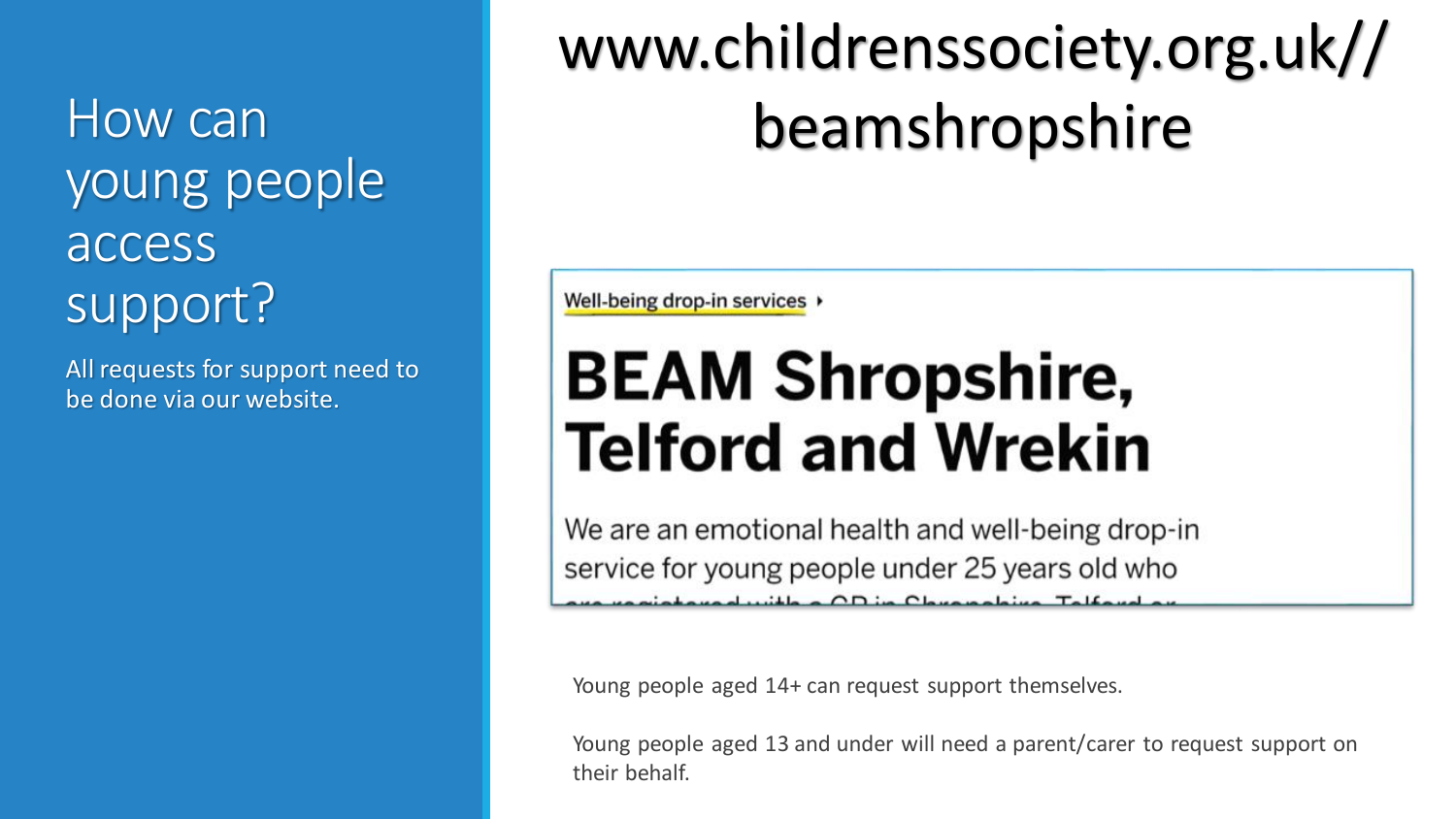I've been told Beam can fast -track my child into Bee U (CAMHS)? I've been told Beam will assess for

conditions such as

ADHD or ASD. Is this

right?

Beam **is not** a route into specialist mental health services such as Bee U (CAMHS).

"

As mentioned earlier, Beam **do not** assess for or diagnose any conditions.

Any referral into Bee U should be done via your GP or your child's school. **"**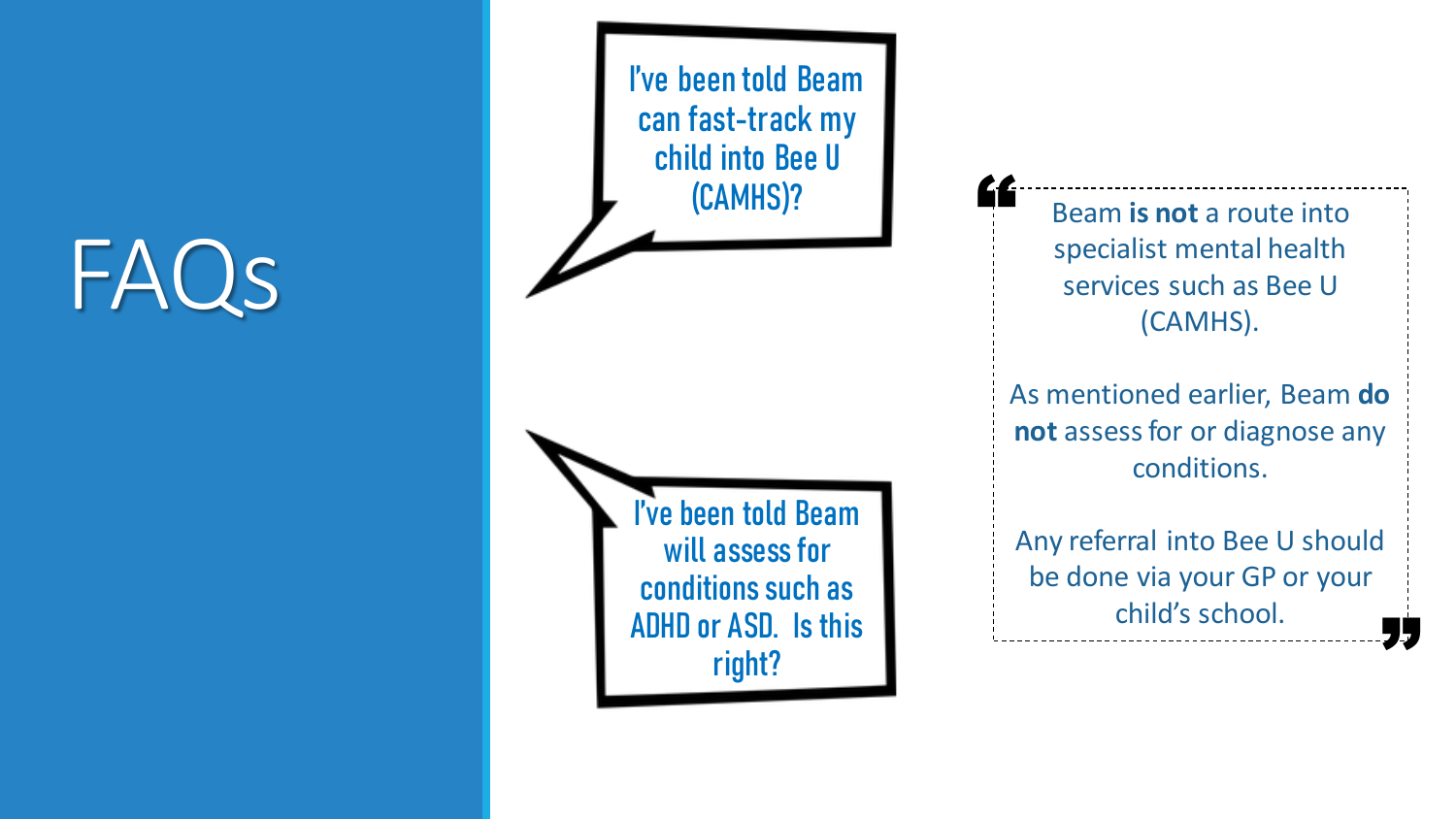I've been told I have to access Beam for my child. Why?

I think my child should speak to you, but they don't want to. What can you do?

Beam works with young people who want to access support from us.

"

As such, you and your child do not have to access Beam if you don't want to.

Other professionals (including social care) are aware that we will not force anyone to engage with us if they don't want to. **"** 

As we have said, it is important that young people want to engage with us. "

Our practitioners will not force any young person to engage with us, and they won't push for them to talk about something they are not ready to. **"**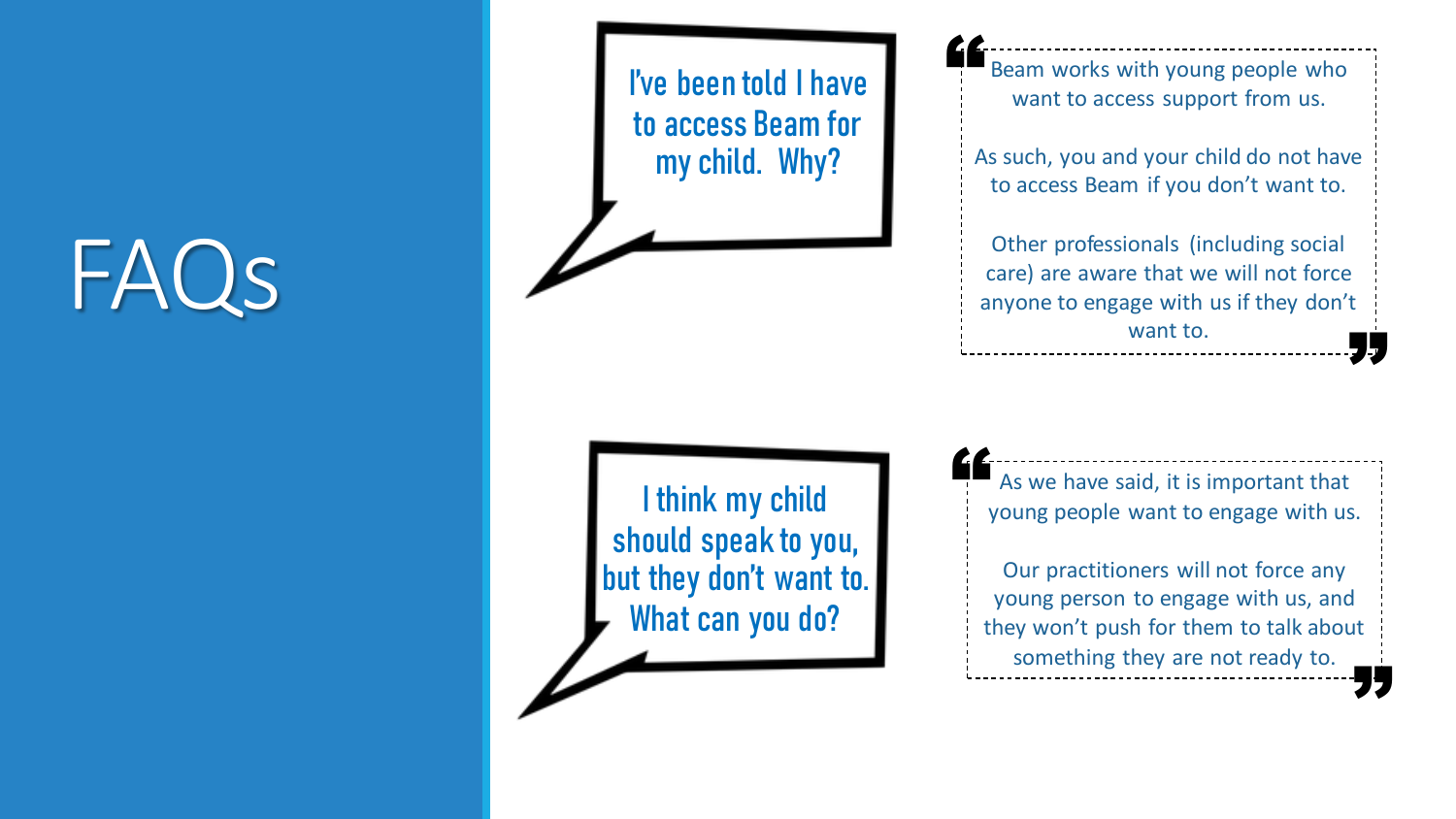Can you support with my child's behavior?

We do not offer behavioural support unless there is an emotional well -being issue. We would suggest you seek parenting support instead. " **"** 

Can we pre -book a series of weekly appointments?

No. Beam offers un -structured support, which means that we do not book a regular appointment with the same person. If a young person feels they want to have support from us again, a new request should be submitted via the website. " **"**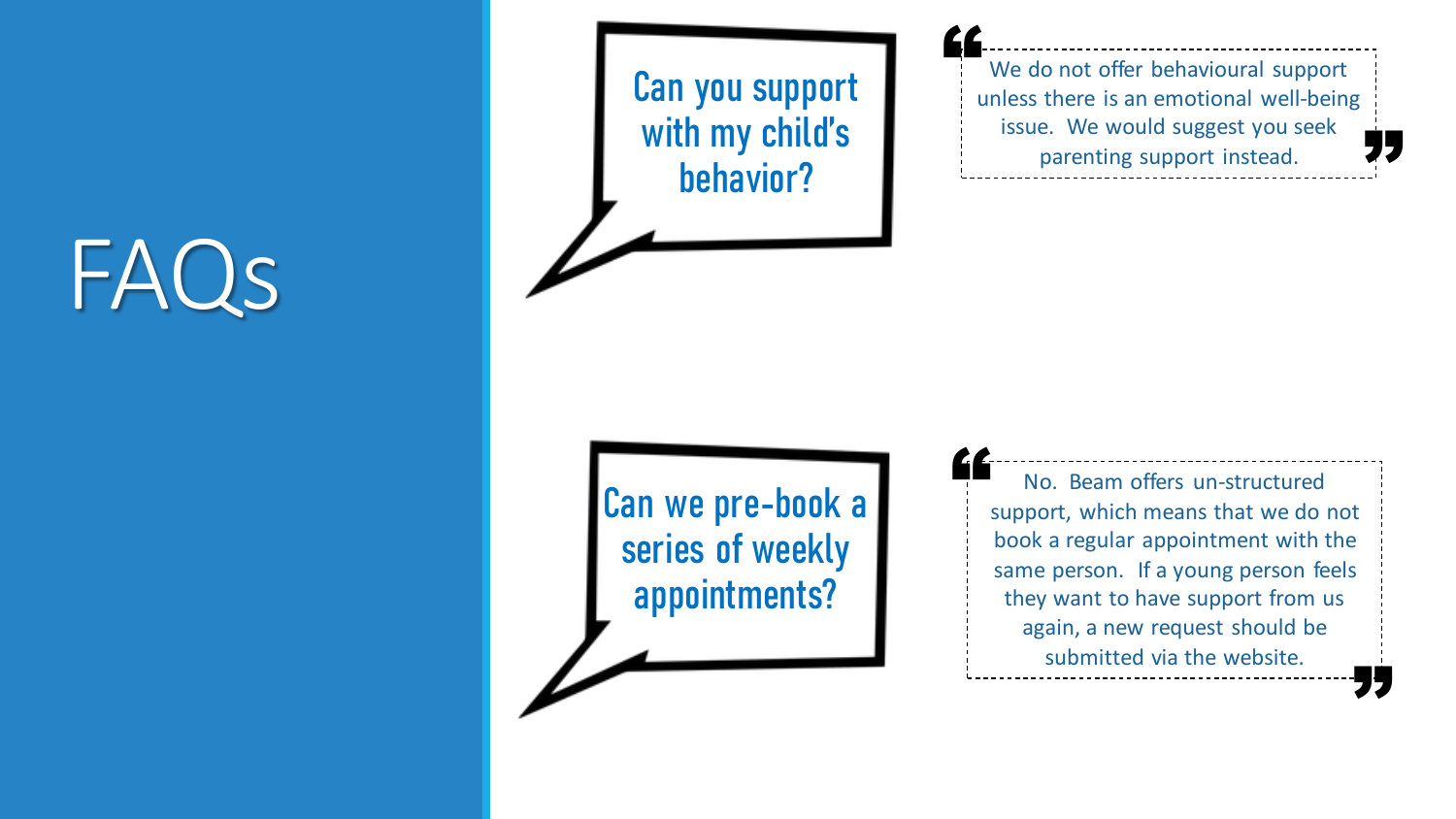Can my child speak to the same person each time?

Given the way the service works, this is not possible. However, we are a small team of practitioners so it may be that your appointment is made with the same practitioner. " **"** 

Does this mean repeating what has already been discussed?

No. We make notes on our case recording system at the end of each session which will be reviewed before any future session. " **"**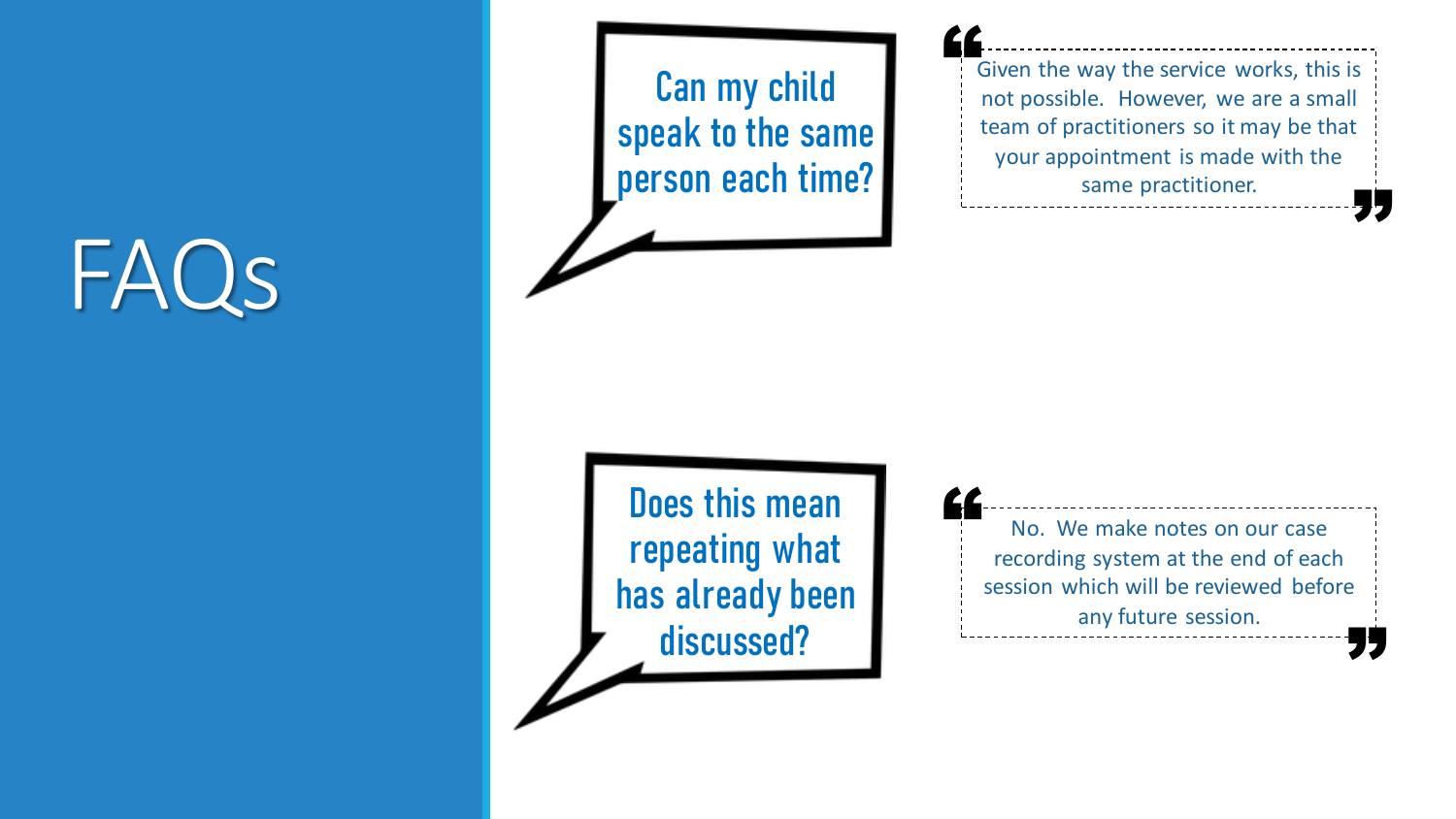### shropshirebeam@childrenssociety.org.uk